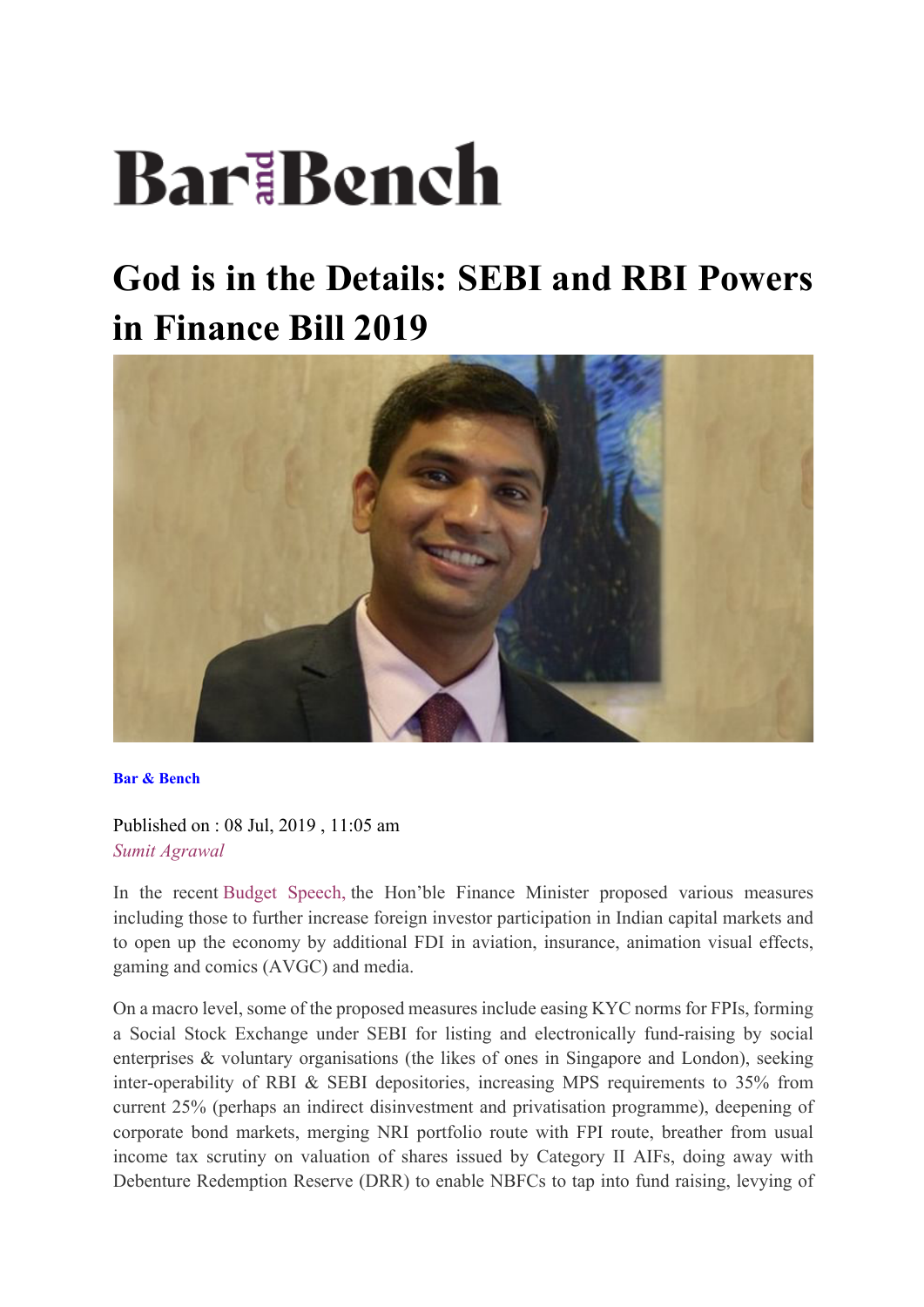Securities Transaction Tax (STT) only on the difference between settlement and strike price in case of exercise of options etc. These are immensely positive announcements and right dimensional efforts if India wishes to be a matured capital market akin to the U.S. and Singapore financial markets.

Along with this Budget Speech, an interesting aspect is the Finance (No. 2) Bill, 2019 tabled with it. Over the last few years, crucial amendments to laws governing the financial regulatory landscape have been brought in through the Finance Bill. My analysis of the Finance Bill 2018 is available here.

While some High Courts (such as challenge to merger of 8 Tribunals through Finance Act, 2017 at Bombay HC) and the Supreme Court (SC had provided an interim stay to NGT appointment rules; and amendments in PMLA through the Finance Acts of 2015, 2016 and 2018 are under challenge) are already tasked with judicial review of decision of the Speaker on inclusion of 'incidental' or 'non-financial matter' in the Finance Bill, the interpretation of Article 110 and determining constitutionality of the amendments to Acts – the SEBI Act and RBI Act are sought to be amended yet again through a "*Miscellaneous*" Chapter therein.

If not devil, God is in the detail.

#### **Amendments to RBI Act**

*More Powers to regulate NBFCs:* RBI has been provided greater powers to regulate Non-Banking Finance Companies (NBFCs) including powers to seek financial and related information about the group companies, seen as a fall-out of recent NBFC crisis starting with IL&FS.

*Regulation of HFCs moved from NHB to RBI:* The National Housing Bank Act, 1987 has been amended to take away regulation authority over the housing finance sector from National Housing Bank (NHB) and to move it under the ambit of RBI. RBI Act has been amended to increase the quantum of penalties if the regulations are not followed.

*Removal of Directors & Supersession of board:* New sections have been added (Section 45- ID and 45-IE) to the RBI Act, 1934 which empowers RBI to remove one director or supersede the entire board of directors, if the regulator believes it to be in the public interest or financial stability or securing 'proper' management or prevent affairs of a NBFC being conducted in a manner detrimental to depositors /creditors. In case of supersession of board of directors (other than in a Government Company), the period of such control, however, shall not exceed 5 years without permission and RBI can appoint an administrator to manage the affairs of NBFC.

*Resolution of NBFCs:* Under newly inserted section 45MBA, RBI is empowered to frame schemes to amalgamate an NBFC with any other NBFC or reconstruct it, or split the NBFC into different units. To ensure efficient resolutions, RBI can now establish bridge institutions which are temporary institutional arrangements for the transition and preservation. In such schemes, RBI can also reduce the pay and allowances of CEO, MD, Chairman or other officers of an NBFC and can even 'cancel' all or some shares held by them or their relatives. This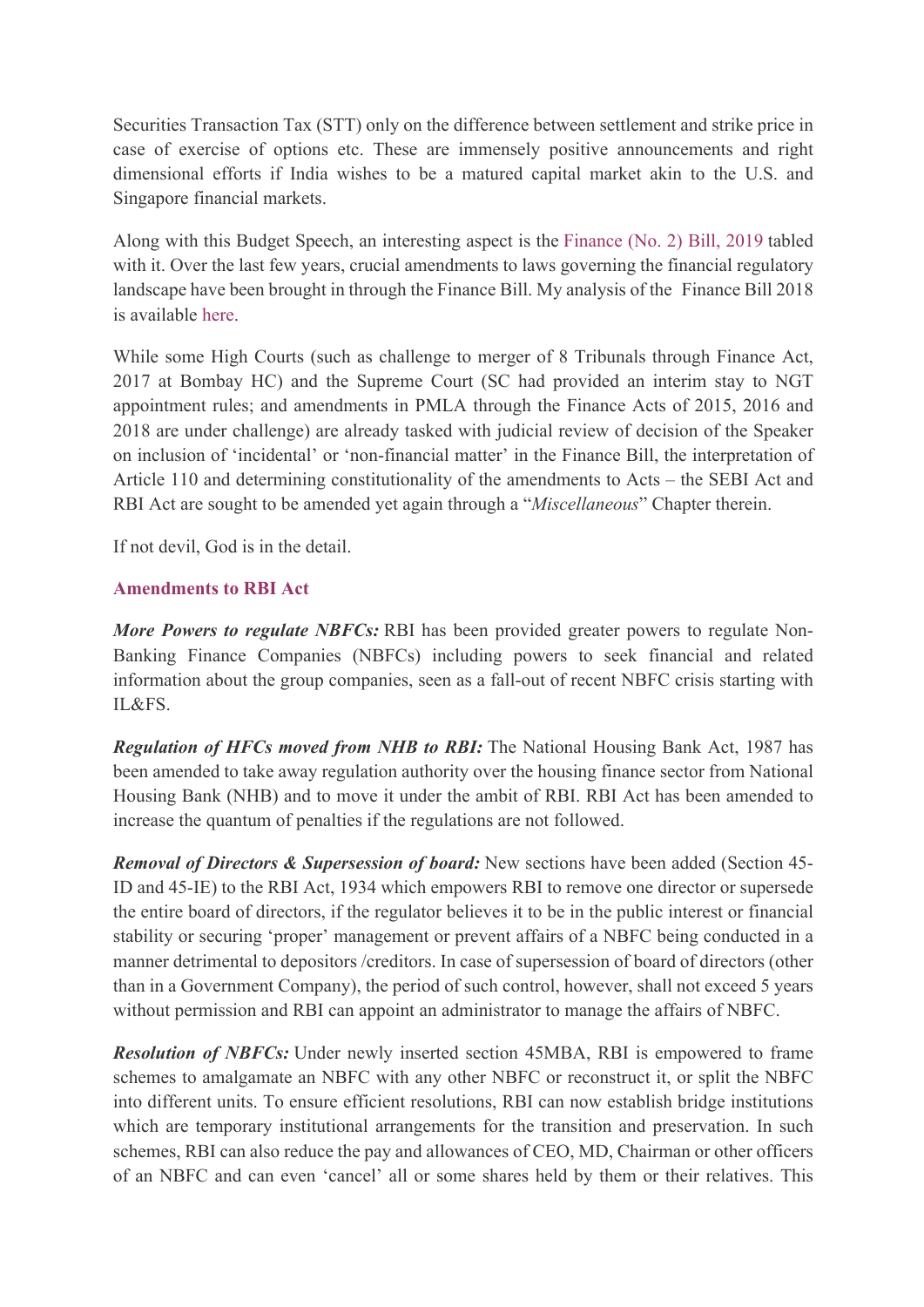provision leaves unanswered questions, which are likely to be raised in lawsuits, as and when these provisions are enforced.

*Non-uniform approach and a missed opportunity:* Such provisions (section 34B, 34C, 52A) exist in Insurance Act, 1938 empowering insurance regulator IRDAI in case of resolution of insurance companies or intermediaries. SEBI, as a securities market regulator too, administers such provisions for securing management of an intermediary under (section 11B of) SEBI Act, 1992; stock exchanges under (section 11 of) Securities Contracts Regulation Act, 1956 and depositories (section 19 of) under Depositories Act, 1996.

Such provisions are extreme provisions empowering the governments/regulators to interfere in legitimate businesses in an emergency, and that is why the respective regulatory laws have made every step in that direction, appealable to an expert tribunal in the form of Securities Appellate Tribunal (SAT).

While the powers now being granted to the RBI are similar to those already wielded by SEBI and IRDAI, the Finance Bill, 2019 seems to have missed the opportunity in also making RBI judicially accountable for exercise of those powers, as is the case with SEBI and IRDAI, whose orders are appealable before the Securities Appellate Tribunal (SAT).

**Debarment of Auditors:** While SEBI's debarment of PWC and its network entities for 2 years from issuing audit certificates to any listed company in India for its role in the Satyam Scam is under judicial challenge, for the first time in India, a regulator, RBI, has been provided an explicit power *to "remove or debar the auditor from exercising the duties as auditor"* of any RBI regulated entities for a "maximum period of three years, at a time." This is indicative of a tight noose on auditors and such debarment may in future become routine.

However, this power may come in conflict with those of the NFRA, which was constituted under the Companies Act, 2013 for the purpose of regulating auditors.

## **Amendments to Securities Contracts (Regulation) Act, 1956**

*Penalty on failure to furnish information to SEBI.* A technical issue in section 23A of SCRA has been plugged. The penalty under it was leviable if the listed entity failed to report to the stock exchange only. This has been amended to let the penalty on failure to furnish information, return, etc. to the SEBI as well or as required under rules made under SCRA.

While this clears the gap, cherry-picking one particular section for amendment through the Finance Bill, when SEBI board has recommended detailed proposals is perplexing.

#### **Amendments to SEBI Act, 1992**

All sums realised by way of penalties under SEBI Act are credited to the Consolidated Fund of India (CFI). Similarly, all settlement amounts, excluding the disgorgement amount and legal costs are also credited to CFI.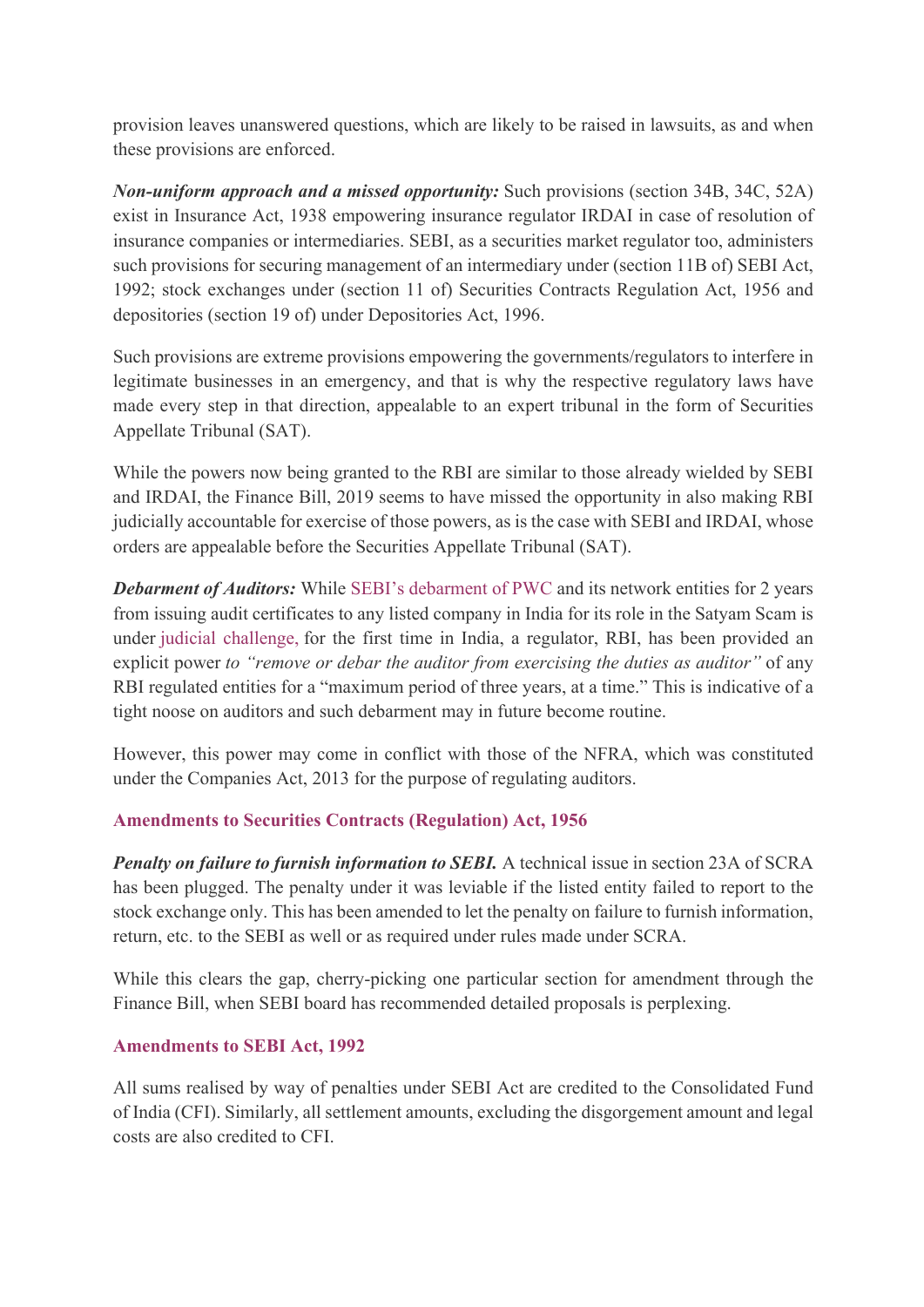*Checks and Balances on SEBI's Expenses:* For salaries, allowances and other remuneration of the members, officers and other employees, SEBI has a SEBI General Fund. All grants, fees and charges received by it (such as for registrations, processing public issues, applications etc.) are credited to SEBI General Fund. Whether SEBI General Fund should be mixed with the accounts of government or should be maintained separately is more a question of policy than law, as it touches the autonomy of the regulatory institution. On the other hand, successive governments and reports of Comptroller and Auditor General (CAG) have been advocating a merger of SEBI General Fund with CFI or Public Accounts of India, as regulators are not-forprofit organisations. From the publicly available figures, SEBI has more than 3000 Crores in its General Fund as of FY 2017-18.

Balancing the interests of the regulator and the Government while also bringing some accountability, Finance Bill amends section 14 of the SEBI Act and constitutes a Reserve Fund. SEBI General Fund can now be utilized for capital expenditure as per annual capital expenditure plan approved by the SEBI board and the Central Government. 25% of the annual surplus of the General Fund is now required to be credited to this Reserve Fund and SEBI has to transfer the rest 75% of its annual surplus from the General Fund every year to CFI.

Notably, such provision has not been introduced for other regulators. Is it that some regulators are accountable, some more accountable and some non-accountable?

*Clarification on Electronic Communication & penalty on broker:* SEBI under section 15C of SEBI Act, can now ask a listed company or any person who is registered as an intermediary, to redress the grievances of investors. This is only a clarificatory amendment that 'in writing' will include by way of 'electronic communication'. Similarly, an error in section 15F of SEBI Act, brought by an earlier amendment, where the maximum range of penalty for default in case of stock brokers was left out, has now been specified as 1 Crore.

*Alteration, Destruction etc. of records and failure to protect electronic database:* A widely worded section 15HAA has been inserted whereby any alteration, destruction, etc., of records done knowingly so as to impede, obstruct, or influence the investigation, inquiry, audit, inspection or proper administration of any matter under SEBI will be penalised with minimum 1 lakh extendable upto 10 crore rupees or 3 times the profits made out of such act, whichever is higher.

While SEBI and SAT are dealing with cases involving allegations of unauthorised Colocation, broker-Exchange nexus in placing Dark Fibre, tick-by-tick data broadcast and High-Frequency Trades (HFT) at National Stock Exchange (NSE), this newly inserted section, penalises unauthorised action or omission in detriment to regulatory data and system databases. Data leakage, introducing any computer virus or other computer contaminant into the system database or their abetment has also been included for penalty.

SEBI maintains Integrated Market Surveillance System (IMSS) and Data Warehousing and Business Intelligence System (DWBIS) which has its feed from Stock Exchanges. SEBI